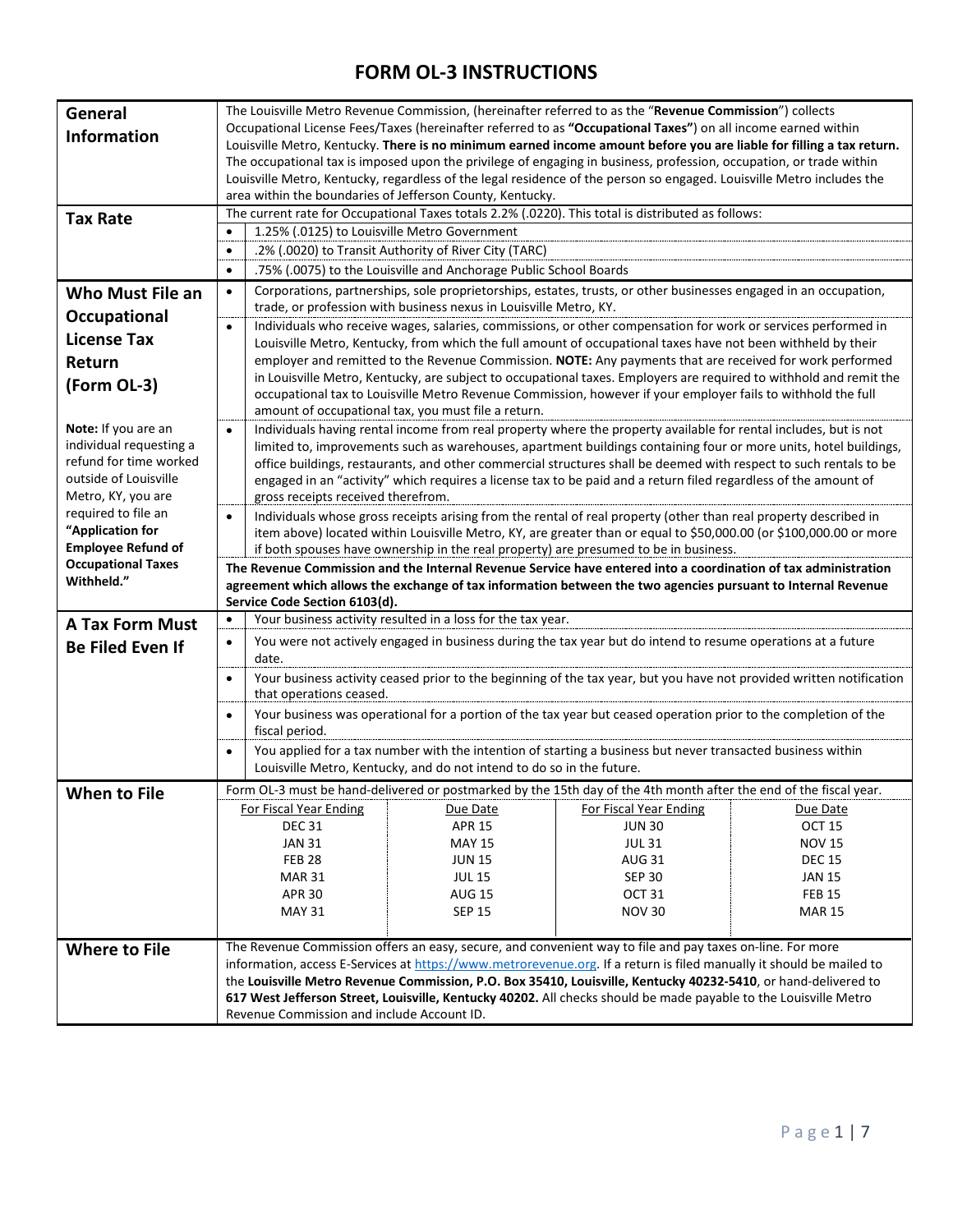| <b>Extensions</b><br>A 90% estimated<br>payment of the final tax<br>liability is required to<br>avoid penalty.<br><b>Penalties for</b> | If an extension of time for filing is required, a separate extension request to the Louisville Metro Revenue<br>Commission is mandatory in all cases. You must file Form OL-3EXT or a copy of your federal extension application to<br>request an automatic 6-month extension to file Form OL-3. All extension requests should include your Revenue<br>Commission Account ID. The extension must be postmarked or hand-delivered to the Revenue Commission, 617 West<br>Jefferson Street, Louisville, Kentucky 40202, on or before the original due date. Any tax due must be paid by the 15th<br>day of the 4th month following the close of the fiscal year end.<br>There is a five percent (5%) penalty per month, or a fraction of a month, to a maximum of twenty-five percent (25%) of |  |  |  |
|----------------------------------------------------------------------------------------------------------------------------------------|----------------------------------------------------------------------------------------------------------------------------------------------------------------------------------------------------------------------------------------------------------------------------------------------------------------------------------------------------------------------------------------------------------------------------------------------------------------------------------------------------------------------------------------------------------------------------------------------------------------------------------------------------------------------------------------------------------------------------------------------------------------------------------------------|--|--|--|
| <b>Failure to File/Pay</b>                                                                                                             | the unpaid license tax liability, for failure to file and/or pay a tax return by the regular or extended due date. Pursuant<br>to KRS 67.790, there is a minimum \$25.00 penalty for failure to file any return or report by the due date.                                                                                                                                                                                                                                                                                                                                                                                                                                                                                                                                                   |  |  |  |
| Interest                                                                                                                               | Interest is computed at twelve percent (12%) per annum from the original due date until total tax liability is paid in full.<br>(See EXHIBIT "A", ACCELERATED PAYMENT OF OCCUPATIONAL TAX ON BUSINESS NET PROFIT regarding interest on late<br>quarterly deposits.)                                                                                                                                                                                                                                                                                                                                                                                                                                                                                                                          |  |  |  |
| <b>Refund Request</b>                                                                                                                  | Claims for refund or credit must be submitted within two (2) years from the filing of the tax return or due date of the tax<br>return, or two (2) years from payment, whichever is later.                                                                                                                                                                                                                                                                                                                                                                                                                                                                                                                                                                                                    |  |  |  |
| <b>State Exemptions</b>                                                                                                                | Any company that pays both an ad valorem tax and a franchise tax pursuant to the provisions of KRS 136.120.<br>$\bullet$                                                                                                                                                                                                                                                                                                                                                                                                                                                                                                                                                                                                                                                                     |  |  |  |
| The following persons<br>are exempt under<br>Kentucky law from the                                                                     | Persons whose sole business activity is the manufacture and/or sale of alcoholic beverages. (However, persons<br>$\bullet$<br>having only a portion of their business activity being derived from the manufacturing and/or selling of alcoholic<br>beverages are required to file a return, but may exclude the portion of their net profits derived from such<br>manufacture and/or sale of alcoholic beverages on Line 15. See instructions for Line 15 for more detailed<br>information).                                                                                                                                                                                                                                                                                                 |  |  |  |
| net profits occupational<br>tax and are not required<br>to file a return                                                               | $\bullet$<br>Life insurance companies incorporating under the laws of and doing business in the State of Kentucky [See KRS<br>136.320 (4) (5)].                                                                                                                                                                                                                                                                                                                                                                                                                                                                                                                                                                                                                                              |  |  |  |
|                                                                                                                                        | Banks, trust companies, combined bank and trust companies, combined trust, banking and title businesses, savings<br>$\bullet$<br>and loan associations (whether state or federally chartered).                                                                                                                                                                                                                                                                                                                                                                                                                                                                                                                                                                                               |  |  |  |
|                                                                                                                                        | Persons whose sole wages, salaries, commissions, or other compensations earned in Louisville Metro, Kentucky,<br>$\bullet$<br>are derived from service as members of the Kentucky National Guard for active duty training, unit training<br>assemblies, and annual field training.                                                                                                                                                                                                                                                                                                                                                                                                                                                                                                           |  |  |  |
|                                                                                                                                        | Persons engaged in the business of conducting a race track at which races are run for stakes, purses, or prizes,<br>$\bullet$<br>under the jurisdiction of the State Racing Commission, whose only activity in Louisville Metro, Kentucky, is the<br>conducting of such race track and/or the operating or maintenance of pari-mutuel machines.                                                                                                                                                                                                                                                                                                                                                                                                                                              |  |  |  |
| <b>Special Provisions</b>                                                                                                              | The following entities are exempt under Louisville Metro, KY, ordinances from the occupational tax and are not required                                                                                                                                                                                                                                                                                                                                                                                                                                                                                                                                                                                                                                                                      |  |  |  |
| of Local Laws                                                                                                                          | to file a return: boards of trade, chambers of commerce, trade associations or unions, community chest funds or<br>foundations, corporations or associations organized and operated exclusively for religious, charitable, scientific, literary,                                                                                                                                                                                                                                                                                                                                                                                                                                                                                                                                             |  |  |  |
|                                                                                                                                        | educational, or civic purposes, or for the prevention of cruelty to children or animals; clubs or fraternal organizations<br>operated exclusively for social, literary, educational, or fraternal purposes where no part of the earnings, income, or<br>receipts of any such units, groups, or associations inures to the benefits of any private shareholder or individual.                                                                                                                                                                                                                                                                                                                                                                                                                 |  |  |  |
|                                                                                                                                        | The following persons are exempt from the Louisville Metro, KY, occupational tax rate of (.0125) and the Transit<br>Authority of River City occupational tax rate of (.0020), but are subject to the School Boards' occupational tax rate of<br>(.0075):                                                                                                                                                                                                                                                                                                                                                                                                                                                                                                                                     |  |  |  |
|                                                                                                                                        | Compensation received by duly ordained ministers of religion- A duly ordained minister of religion is defined as<br>being a natural person who has been ordained in accordance with the ceremonial ritual or discipline of a<br>recognized church, religious sect, or other religious organization to teach and preach its doctrines or to administer<br>its rites in public worship, and who regularly performs one or more of those duties. The exemption does not apply<br>to compensation for services performed in Jefferson County in activities not connected with his/her regular duties<br>as a minister of religion.                                                                                                                                                               |  |  |  |
|                                                                                                                                        | The following persons are subject to the Louisville Metro, KY, and Transit Authority of River City occupational tax rate of<br>(.0145), but are not subject to the School Boards' occupational tax rate of (.0075)                                                                                                                                                                                                                                                                                                                                                                                                                                                                                                                                                                           |  |  |  |
|                                                                                                                                        | An employee whose legal residence is not within Louisville Metro, Kentucky.<br>$\bullet$                                                                                                                                                                                                                                                                                                                                                                                                                                                                                                                                                                                                                                                                                                     |  |  |  |
|                                                                                                                                        | A sole proprietor whose legal residence is not within Louisville Metro, Kentucky.<br>$\bullet$                                                                                                                                                                                                                                                                                                                                                                                                                                                                                                                                                                                                                                                                                               |  |  |  |
| <b>Accounting</b><br><b>Methods</b>                                                                                                    | <b>CONSOLIDATED RETURNS</b> - Are not permitted in filing this return. If a corporation which is subject to the occupational<br>license tax is included in a consolidated return, that corporation shall submit the following                                                                                                                                                                                                                                                                                                                                                                                                                                                                                                                                                                |  |  |  |
|                                                                                                                                        | Form OL-3 based upon the taxable income (or loss) of the corporation subject to the occupational tax, not the<br>$\bullet$<br>consolidated taxable income.                                                                                                                                                                                                                                                                                                                                                                                                                                                                                                                                                                                                                                   |  |  |  |
|                                                                                                                                        | A copy of the consolidated Form 1120 or its equivalent.<br>$\bullet$                                                                                                                                                                                                                                                                                                                                                                                                                                                                                                                                                                                                                                                                                                                         |  |  |  |
|                                                                                                                                        | A computation sheet allocating all revenue and expense items on the consolidated Federal return to each<br>$\bullet$<br>corporation included in that consolidated return.                                                                                                                                                                                                                                                                                                                                                                                                                                                                                                                                                                                                                    |  |  |  |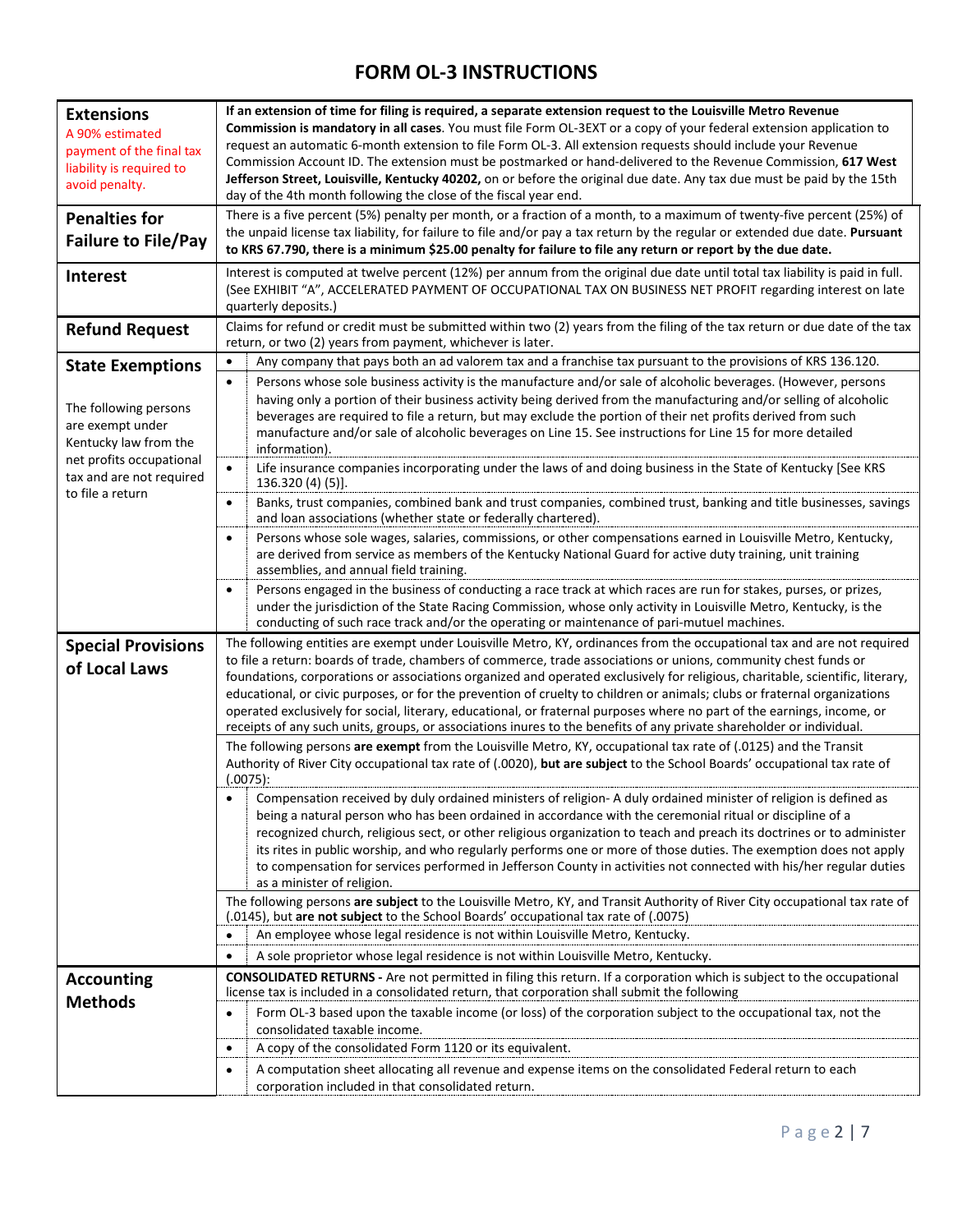|                                | SEPARATE ACCOUNTING METHOD is not permitted in the filing of this return. Therefore, if any entity has operations<br>both within and outside Louisville Metro, KY, the total profit or loss per the Federal return of the entity should be<br>reported on this return. The total profit or loss is to be multiplied by the apportionment percentage of receipts and<br>wages earned in Louisville Metro, KY, as computed in the apportionment calculations (Lines 21-24), rather than<br>reporting only the net profit or loss from those operations in Louisville Metro, KY. |                                                                                                                                                                                                                                                                                                                                                                                                                                                                                                                                                                                                                                                                                             |  |  |  |  |
|--------------------------------|-------------------------------------------------------------------------------------------------------------------------------------------------------------------------------------------------------------------------------------------------------------------------------------------------------------------------------------------------------------------------------------------------------------------------------------------------------------------------------------------------------------------------------------------------------------------------------|---------------------------------------------------------------------------------------------------------------------------------------------------------------------------------------------------------------------------------------------------------------------------------------------------------------------------------------------------------------------------------------------------------------------------------------------------------------------------------------------------------------------------------------------------------------------------------------------------------------------------------------------------------------------------------------------|--|--|--|--|
|                                |                                                                                                                                                                                                                                                                                                                                                                                                                                                                                                                                                                               | <b>READ THE INSTRUCTIONS BELOW TO</b>                                                                                                                                                                                                                                                                                                                                                                                                                                                                                                                                                                                                                                                       |  |  |  |  |
|                                |                                                                                                                                                                                                                                                                                                                                                                                                                                                                                                                                                                               | <b>COMPLETE THE FORM OL-3</b>                                                                                                                                                                                                                                                                                                                                                                                                                                                                                                                                                                                                                                                               |  |  |  |  |
| <b>Demographics</b>            | Enter full legal name under applicable section. (i.e. Individual/sole proprietor or Corporation/Partnership)<br>If you are filing as an Individual/sole proprietor you must provide your Social Securitynumber.<br>If you are filing as a Corporation/Partnership you must provide your Federal IDnumber.                                                                                                                                                                                                                                                                     |                                                                                                                                                                                                                                                                                                                                                                                                                                                                                                                                                                                                                                                                                             |  |  |  |  |
|                                |                                                                                                                                                                                                                                                                                                                                                                                                                                                                                                                                                                               | If address has changed, check the box and provide new address. If address has not changed, enter current address<br>on account.                                                                                                                                                                                                                                                                                                                                                                                                                                                                                                                                                             |  |  |  |  |
| <b>Return Status</b>           | ٠<br>$\bullet$                                                                                                                                                                                                                                                                                                                                                                                                                                                                                                                                                                | All returns must include Account ID and Tax Year Ending (MM/DD/YYYY)<br>If you were not actively engaged in business during the tax year but do intend to resume operations at a future                                                                                                                                                                                                                                                                                                                                                                                                                                                                                                     |  |  |  |  |
|                                | $\bullet$                                                                                                                                                                                                                                                                                                                                                                                                                                                                                                                                                                     | date. Check the box designated "NO ACTIVITY"<br>If your business activity ceased, but you have not provided written notification that operations ceased. Check the<br>box "FINAL RETURN" and enter the date your activity ceased.                                                                                                                                                                                                                                                                                                                                                                                                                                                           |  |  |  |  |
|                                | $\bullet$                                                                                                                                                                                                                                                                                                                                                                                                                                                                                                                                                                     | If you are filing an amended return, you must check the box labeled "AMENDED RETURN"                                                                                                                                                                                                                                                                                                                                                                                                                                                                                                                                                                                                        |  |  |  |  |
| General<br><b>Information</b>  | If you made payments in the sum of \$600.00 or more to any individual for services rendered in Louisville Metro,<br>$\bullet$<br>Kentucky, other than an employee, you are required to file for 1099-SF. Form 1099-SF must be delivered or<br>postmarked by February 28th following the close of the calendar year in which non-employee compensation<br>payments were made. (See Instructions for Form 1099-SF)                                                                                                                                                              |                                                                                                                                                                                                                                                                                                                                                                                                                                                                                                                                                                                                                                                                                             |  |  |  |  |
|                                | $\bullet$                                                                                                                                                                                                                                                                                                                                                                                                                                                                                                                                                                     | Indicate the principal business activity performed during the tax year provided.                                                                                                                                                                                                                                                                                                                                                                                                                                                                                                                                                                                                            |  |  |  |  |
|                                |                                                                                                                                                                                                                                                                                                                                                                                                                                                                                                                                                                               | If Federal Authorities made changes to net income for any prior year, indicate year(s) changed and attach a                                                                                                                                                                                                                                                                                                                                                                                                                                                                                                                                                                                 |  |  |  |  |
|                                |                                                                                                                                                                                                                                                                                                                                                                                                                                                                                                                                                                               | statement of the proposed changes.                                                                                                                                                                                                                                                                                                                                                                                                                                                                                                                                                                                                                                                          |  |  |  |  |
|                                | Provide Name, Address and SSN for the Corporation's Principal Administrative Officer<br>If a consolidated federal return was filed see page 3 of instructions.<br>If there was a change in ownership, include "New Owner" information.                                                                                                                                                                                                                                                                                                                                        |                                                                                                                                                                                                                                                                                                                                                                                                                                                                                                                                                                                                                                                                                             |  |  |  |  |
|                                |                                                                                                                                                                                                                                                                                                                                                                                                                                                                                                                                                                               |                                                                                                                                                                                                                                                                                                                                                                                                                                                                                                                                                                                                                                                                                             |  |  |  |  |
|                                |                                                                                                                                                                                                                                                                                                                                                                                                                                                                                                                                                                               |                                                                                                                                                                                                                                                                                                                                                                                                                                                                                                                                                                                                                                                                                             |  |  |  |  |
|                                |                                                                                                                                                                                                                                                                                                                                                                                                                                                                                                                                                                               | <b>COMPLETE CALCULATIONS ON PAGE 2 OF FORM OL-3 PRIOR TO COMPLETING PAGE 1</b>                                                                                                                                                                                                                                                                                                                                                                                                                                                                                                                                                                                                              |  |  |  |  |
| Individuals/Sole<br>Proprietor | Line $1(a)$                                                                                                                                                                                                                                                                                                                                                                                                                                                                                                                                                                   | Enter the gross salaries, wages, tips, and other forms of compensation reported on Form W-2. This amount<br>is the greatest of box 1, 5 or 18 on Form W-2. (NOTE: Applies only to individuals who did not have the full<br>amount of occupational tax withheld from their wages) Amounts deferred due to Section 401K, 403B, or<br>457 of the Internal Revenue Code must be included. (Attach a copy of Form W-2) Lines 1(a) -1(e) should be<br>completed by employees receiving salaries, wages, tips, etc., from which the full amount of occupational<br>taxes were not withheld. (Complete Line 1(a)-Line 1(e), and Lines 28-35 under the column marked<br>"INDIVIDUAL" as applicable.) |  |  |  |  |
|                                | Line $1(b)$                                                                                                                                                                                                                                                                                                                                                                                                                                                                                                                                                                   | Enter the related employee business expenses reported on Federal Form 2106. (Attach Form 2106)                                                                                                                                                                                                                                                                                                                                                                                                                                                                                                                                                                                              |  |  |  |  |
|                                | Line $1(c)$                                                                                                                                                                                                                                                                                                                                                                                                                                                                                                                                                                   | Subtract Line 1(b) from Line 1(a)                                                                                                                                                                                                                                                                                                                                                                                                                                                                                                                                                                                                                                                           |  |  |  |  |
|                                | Line $1(d)$                                                                                                                                                                                                                                                                                                                                                                                                                                                                                                                                                                   | Divide total days worked in Louisville by total days worked everywhere to compute the apportionment for<br>time spent in Louisville Metro. Percentage calculations should be carried out five (5) decimal places.<br>EXAMPLE: "22.12345%"                                                                                                                                                                                                                                                                                                                                                                                                                                                   |  |  |  |  |
|                                | Line $1(e)$                                                                                                                                                                                                                                                                                                                                                                                                                                                                                                                                                                   | Multiply Line 1(c) by Line 1(d) NOTE: If you had a loss from a business operation, you may not offset your<br>loss against wages reported on Line 1(e).                                                                                                                                                                                                                                                                                                                                                                                                                                                                                                                                     |  |  |  |  |
|                                | Line 2                                                                                                                                                                                                                                                                                                                                                                                                                                                                                                                                                                        | Enter the amount of non-employee compensation reported on Federal Form 1099 MISC or the amount of<br>other income per Form 1040. (NOTE: Line 2 should be completed only by individuals who received<br>payments for contract services who are not claiming business expenses. Attach a copy of Form 1040 and<br>Form 1099 MISC) Line 2 should be completed by individuals receiving payments for contract services (non-<br>employee compensation) who are not claiming business expenses. (Complete Lines 2, 13, 20,<br>21, 24, and Lines 25-35 under the column marked "INDIVIDUAL" as applicable.)                                                                                       |  |  |  |  |
|                                | Line 3                                                                                                                                                                                                                                                                                                                                                                                                                                                                                                                                                                        | Enter the net profit or loss as shown on Federal Schedule C. (Attach a copy of page 1 and 2 of Schedule C,<br>or Schedule C-EZ) Line 3 should be completed by individuals receiving income from the operation of a<br>trade, business or profession. (Complete Lines 3-7, 10, 13, 15, 20, and 21-35 under the column marked<br>"INDIVIDUAL" as applicable.)                                                                                                                                                                                                                                                                                                                                 |  |  |  |  |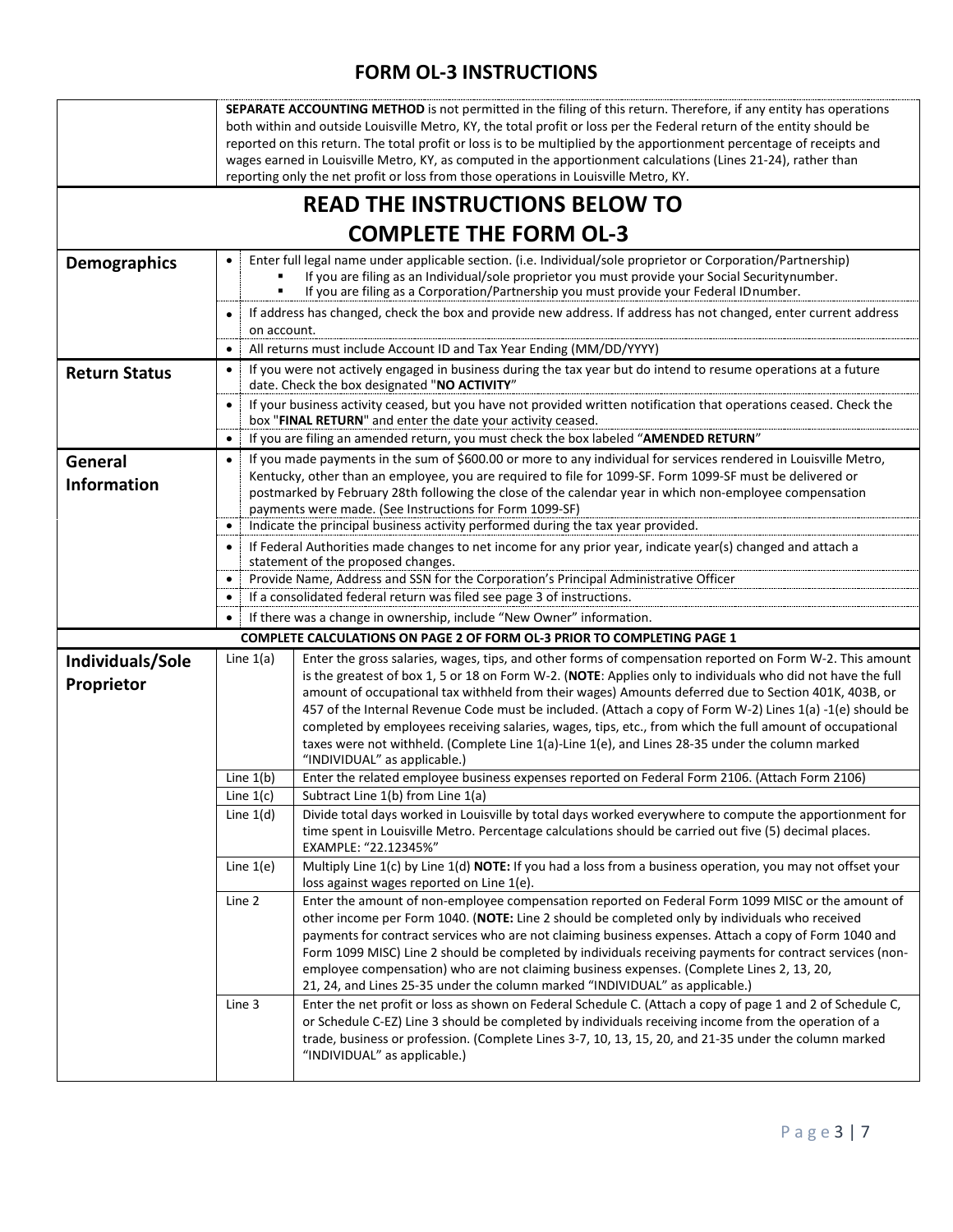|                                                 | Line 4                                                                                                                | Enter 100% of the short-term capital gains and long-term capital gains carried over from Federal Form<br>4797 or Federal Form 6252 (installment sales) to Federal Schedule D representing gain from the sale of<br>property used in your trade or business. (Attach a copy of Form 4797, pages 1 and 2, or Form 6252.)                                                                                                                                                                                                                               |  |  |  |  |  |
|-------------------------------------------------|-----------------------------------------------------------------------------------------------------------------------|------------------------------------------------------------------------------------------------------------------------------------------------------------------------------------------------------------------------------------------------------------------------------------------------------------------------------------------------------------------------------------------------------------------------------------------------------------------------------------------------------------------------------------------------------|--|--|--|--|--|
|                                                 | Line 5                                                                                                                | Enter the total rental income or loss per Federal Schedule E. (Attach a copy of Federal Schedule E of Form<br>1040.) NOTE: Rental income or loss should be reported on Line 5 only if the rental property constitutes an<br>activity. Activity is defined in Items under the heading, "Who Must File an Occupational License Tax Return<br>(Form OL-3)". Line 5 should be completed by individuals receiving income from the operation of a trade,<br>business or profession. (Complete Lines 3-7, 10, 13, 15, 20, and 21-35 under the column marked |  |  |  |  |  |
|                                                 |                                                                                                                       | "INDIVIDUAL" as applicable.)                                                                                                                                                                                                                                                                                                                                                                                                                                                                                                                         |  |  |  |  |  |
|                                                 | Line 6                                                                                                                | Enter the net farm profit or loss per Federal Schedule F. (Attach a copy of Federal Schedule F). NOTE: Farm<br>profit or losses should be reported only if the farm is located in Louisville Metro, Kentucky. Farm losses for                                                                                                                                                                                                                                                                                                                        |  |  |  |  |  |
|                                                 |                                                                                                                       | farms located in Louisville Metro, Kentucky are subject to the hobby loss rules (U.S. Department of                                                                                                                                                                                                                                                                                                                                                                                                                                                  |  |  |  |  |  |
|                                                 |                                                                                                                       | Treasury Regulations 1.183.1(c) and 1.183.2(b)). Line 6 should be completed by Individuals receiving                                                                                                                                                                                                                                                                                                                                                                                                                                                 |  |  |  |  |  |
|                                                 |                                                                                                                       | income from the operation of a trade, business or profession. (Complete Lines 3-7, 10, 13, 15, 20, and 21-<br>35 under the column marked "INDIVIDUAL" as applicable.)                                                                                                                                                                                                                                                                                                                                                                                |  |  |  |  |  |
|                                                 | Line 7                                                                                                                | Enter the net gain or loss from the sale of property used in your trade or business per Federal Form 4797.<br>(Attach a copy of Form 4797, pages 1 and 2)                                                                                                                                                                                                                                                                                                                                                                                            |  |  |  |  |  |
|                                                 | Line 10                                                                                                               | Enter any deduction taken for State Income taxes or Occupational taxes by an individual on Schedule C, E,<br>or F.                                                                                                                                                                                                                                                                                                                                                                                                                                   |  |  |  |  |  |
|                                                 | Line 13                                                                                                               | Enter the total of Lines 2 through 10, as applicable.                                                                                                                                                                                                                                                                                                                                                                                                                                                                                                |  |  |  |  |  |
| NOTE: A deduction may ▶                         | Line 15                                                                                                               | Follow the instructions below for computing the alcoholic beverage deduction and attach a copy of the                                                                                                                                                                                                                                                                                                                                                                                                                                                |  |  |  |  |  |
| be taken only if the                            |                                                                                                                       | computation sheet to the tax form.                                                                                                                                                                                                                                                                                                                                                                                                                                                                                                                   |  |  |  |  |  |
| business engaged in the                         |                                                                                                                       | Kentucky alcoholic beverage sales divided by total sales equals the alcoholic beverage percentage.                                                                                                                                                                                                                                                                                                                                                                                                                                                   |  |  |  |  |  |
| selling of alcoholic<br>beverages had a profit. |                                                                                                                       | Multiply the alcoholic beverage percentage by the net profit of the business engaged in the sale of<br>alcoholic beverages as reported on Line 3.                                                                                                                                                                                                                                                                                                                                                                                                    |  |  |  |  |  |
|                                                 | Line 16<br>Adjustments can be made on Form OL-3 if any sum is elected by the licensee as a credit against its federal |                                                                                                                                                                                                                                                                                                                                                                                                                                                                                                                                                      |  |  |  |  |  |
|                                                 |                                                                                                                       | income tax liability in lieu of a deduction for business expenses otherwise available to the licensee.                                                                                                                                                                                                                                                                                                                                                                                                                                               |  |  |  |  |  |
|                                                 |                                                                                                                       | Included in this list are the following                                                                                                                                                                                                                                                                                                                                                                                                                                                                                                              |  |  |  |  |  |
|                                                 |                                                                                                                       | If wage and salary expense is being reduced as a result of the work opportunity credit.<br>$\bullet$                                                                                                                                                                                                                                                                                                                                                                                                                                                 |  |  |  |  |  |
|                                                 |                                                                                                                       | If the depreciable basis of an asset was reduced by the amount of investment credit claimed, ACRS<br>$\bullet$<br>depreciation may be taken on that basis reduced over the life of the asset.                                                                                                                                                                                                                                                                                                                                                        |  |  |  |  |  |
|                                                 | Line 19                                                                                                               | Enter the total of Lines 15 and 16, as applicable.                                                                                                                                                                                                                                                                                                                                                                                                                                                                                                   |  |  |  |  |  |
|                                                 | Line 20                                                                                                               | Subtract Line 19 from Line 13. This represents your "Adjusted Net Profit" which is also entered on Line 25.                                                                                                                                                                                                                                                                                                                                                                                                                                          |  |  |  |  |  |
|                                                 |                                                                                                                       | Once you have completed Line 20, continue down to "All Entities" instructions on pg. 6                                                                                                                                                                                                                                                                                                                                                                                                                                                               |  |  |  |  |  |
| <b>Partnerships</b>                             | Line 8                                                                                                                | Enter the Ordinary Income or Loss per Federal Form 1065. (Attach a copy of Federal Form 1065, Pages 1, 2,                                                                                                                                                                                                                                                                                                                                                                                                                                            |  |  |  |  |  |
| Form 1065-<br>▶                                 |                                                                                                                       | 3 and 4, Schedule of Other Deductions, and Rental Schedule(s) if applicable, or its equivalent.)                                                                                                                                                                                                                                                                                                                                                                                                                                                     |  |  |  |  |  |
| Partnerships (Complete                          | Line 10                                                                                                               | Enter any deduction taken for State Income Tax or Occupational Tax on Form 1065.                                                                                                                                                                                                                                                                                                                                                                                                                                                                     |  |  |  |  |  |
| Lines 8, 10 through 35                          | Line 11                                                                                                               | Enter the total of the income items listed below which are allocated to the partners or shareholders and                                                                                                                                                                                                                                                                                                                                                                                                                                             |  |  |  |  |  |
| under the column marked<br>"PARTNERSHIP" as     |                                                                                                                       | are not included as income on Federal Form 1065. (Attach a copy of Schedule K, or its equivalent, and<br>Rental Schedules, if applicable.)                                                                                                                                                                                                                                                                                                                                                                                                           |  |  |  |  |  |
| applicable.)                                    |                                                                                                                       | Net income from rental real-<br>Royalty income<br>$\bullet$<br>$\bullet$                                                                                                                                                                                                                                                                                                                                                                                                                                                                             |  |  |  |  |  |
|                                                 |                                                                                                                       | estate activities<br>Net short-term capital gain                                                                                                                                                                                                                                                                                                                                                                                                                                                                                                     |  |  |  |  |  |
|                                                 |                                                                                                                       | Net income from other<br>Net long-term capital gain<br>$\bullet$                                                                                                                                                                                                                                                                                                                                                                                                                                                                                     |  |  |  |  |  |
|                                                 |                                                                                                                       | rental activities<br>Other portfolio income                                                                                                                                                                                                                                                                                                                                                                                                                                                                                                          |  |  |  |  |  |
|                                                 |                                                                                                                       | Portfolio income<br>$\bullet$<br>Guaranteed payments to partners                                                                                                                                                                                                                                                                                                                                                                                                                                                                                     |  |  |  |  |  |
|                                                 |                                                                                                                       | Interest income<br>$\bullet$<br>Net gain under Section 1231 (other than due to casualty or theft)                                                                                                                                                                                                                                                                                                                                                                                                                                                    |  |  |  |  |  |
|                                                 |                                                                                                                       | Dividend income<br>Enter the total of Lines 8 through 11, as applicable.                                                                                                                                                                                                                                                                                                                                                                                                                                                                             |  |  |  |  |  |
|                                                 | Line 13<br>Line 14                                                                                                    | Enter the total of the items listed below that are allocated to the partners or shareholders which are not                                                                                                                                                                                                                                                                                                                                                                                                                                           |  |  |  |  |  |
|                                                 |                                                                                                                       | included as losses or expenses on Federal Form 1065, as they are allowed as deductions for occupational                                                                                                                                                                                                                                                                                                                                                                                                                                              |  |  |  |  |  |
|                                                 |                                                                                                                       | tax purposes. (Attach a copy of Schedule K or its equivalent and Rental Schedules, if applicable.)                                                                                                                                                                                                                                                                                                                                                                                                                                                   |  |  |  |  |  |
|                                                 |                                                                                                                       | Net loss from rental real-estate<br>Net long-term capital loss<br>$\bullet$                                                                                                                                                                                                                                                                                                                                                                                                                                                                          |  |  |  |  |  |
|                                                 |                                                                                                                       | activities<br>Net loss under Section 1231 (other than due to casualty or                                                                                                                                                                                                                                                                                                                                                                                                                                                                             |  |  |  |  |  |
|                                                 |                                                                                                                       | Net loss from other rental<br>theft)<br>activities<br><b>Charitable Contributions</b>                                                                                                                                                                                                                                                                                                                                                                                                                                                                |  |  |  |  |  |
|                                                 |                                                                                                                       | Portfolio loss<br>Expense deductions for recovery property (Section 179)                                                                                                                                                                                                                                                                                                                                                                                                                                                                             |  |  |  |  |  |
|                                                 |                                                                                                                       | Deductions related to portfolio income<br>Net short-term capital loss<br>$\bullet$                                                                                                                                                                                                                                                                                                                                                                                                                                                                   |  |  |  |  |  |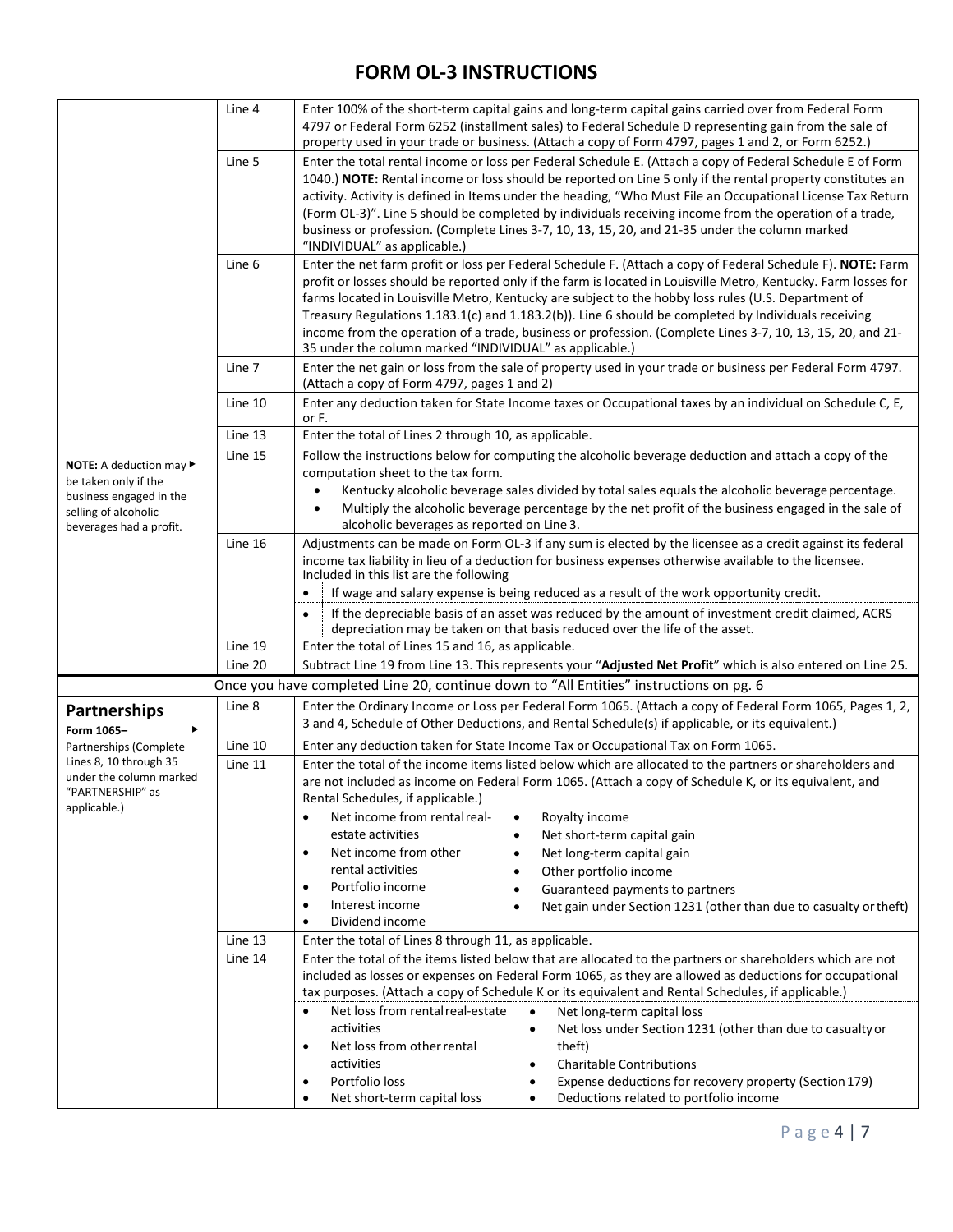|                                                           | NOTE: Contributions to KEOGH Plans, Simplified Employee Pension Plans, and Medical Insurance Premiums on behalf of<br>partners or shareholders are not deductible on Form OL-3. |                                                                                                                                                                                                                      |  |  |  |  |
|-----------------------------------------------------------|---------------------------------------------------------------------------------------------------------------------------------------------------------------------------------|----------------------------------------------------------------------------------------------------------------------------------------------------------------------------------------------------------------------|--|--|--|--|
| NOTE: A deduction may ▶                                   | Line 15                                                                                                                                                                         | Follow the instructions below for computing the alcoholic beverage deduction and attach a copy of the                                                                                                                |  |  |  |  |
| be taken only if the                                      |                                                                                                                                                                                 | computation sheet to the tax form.                                                                                                                                                                                   |  |  |  |  |
| business engaged in the                                   |                                                                                                                                                                                 | Kentucky alcoholic beverage sales divided by total sales equals the alcoholic beverage percentage.<br>$\bullet$                                                                                                      |  |  |  |  |
| selling of alcoholic<br>beverages had a profit.           |                                                                                                                                                                                 | Multiply the alcoholic beverage percentage by Line 13, minus the sum of Lines 14, 16, 17, and 18.<br>$\bullet$                                                                                                       |  |  |  |  |
|                                                           | Line 16                                                                                                                                                                         | Adjustments can be made on Form OL-3 if any sum is elected by the licensee as a credit against its federal<br>income tax liability in lieu of a deduction for business expenses otherwise available to the licensee. |  |  |  |  |
|                                                           |                                                                                                                                                                                 | Included in this list are the following                                                                                                                                                                              |  |  |  |  |
|                                                           |                                                                                                                                                                                 | If wage and salary expense is being reduced as a result of the work opportunity credit.<br>$\bullet$                                                                                                                 |  |  |  |  |
|                                                           |                                                                                                                                                                                 | If the depreciable basis of an asset was reduced by the amount of investment credit claimed, ACRS<br>$\bullet$                                                                                                       |  |  |  |  |
|                                                           |                                                                                                                                                                                 | depreciation may be taken on that basis reduced over the life of the asset.                                                                                                                                          |  |  |  |  |
|                                                           | Line 17                                                                                                                                                                         | Corporate taxpayers may deduct, if substantiation is provided by including a completed copy of Schedule C<br>of the Federal Form 1120, the following amounts (net of the deductions properly allocated thereto)      |  |  |  |  |
|                                                           |                                                                                                                                                                                 | Foreign capital gains<br>Foreign dividend income<br>$\bullet$<br>$\bullet$                                                                                                                                           |  |  |  |  |
|                                                           |                                                                                                                                                                                 | Foreign rental income<br>Ordinary income or loss from other partnerships or S-<br>$\bullet$<br>$\bullet$<br>Corporations which is included in income on Line 8 or Line 9<br>Interest earned on U.S.<br>$\bullet$     |  |  |  |  |
|                                                           |                                                                                                                                                                                 | of Form OL-3 (Please note the occupational number of the<br>Obligations                                                                                                                                              |  |  |  |  |
|                                                           |                                                                                                                                                                                 | account under which the income is being reported.)<br>Foreign royalty income<br>$\bullet$                                                                                                                            |  |  |  |  |
|                                                           |                                                                                                                                                                                 |                                                                                                                                                                                                                      |  |  |  |  |
|                                                           | Line 18                                                                                                                                                                         | Enter the amount of professional expenses claimed by the partners on their individual Form 1040 which                                                                                                                |  |  |  |  |
|                                                           |                                                                                                                                                                                 | are related to, but not reimbursed by, the partnership. (Include a schedule listing partners name(s), the                                                                                                            |  |  |  |  |
|                                                           | Line 19                                                                                                                                                                         | type of deduction, and the amount of each deduction.)<br>Enter the total of Lines 14 through 18, as applicable.                                                                                                      |  |  |  |  |
|                                                           | Line 20                                                                                                                                                                         | Subtract Line 19 from Line 13. This entry represents your "Adjusted Net Profit" which is also entered on                                                                                                             |  |  |  |  |
|                                                           |                                                                                                                                                                                 | Line 25.                                                                                                                                                                                                             |  |  |  |  |
|                                                           |                                                                                                                                                                                 | Once you have completed Line 20, continue down to "All Entity" instructions on pg. 6                                                                                                                                 |  |  |  |  |
| Corporations/S-                                           | Line 9                                                                                                                                                                          | Enter the Taxable Income or Loss after special deductions and net operating loss per Federal Form 1120,<br>1120A, or the Ordinary Income or Loss per Federal Form 1120S. (Attach a copy of Federal Form 1120 or      |  |  |  |  |
| <b>Corporations</b>                                       |                                                                                                                                                                                 | 1120A, Pages 1 and 2, or 1120S, Pages 1, 2 and 3, Schedule of Other Deductions, and Rental Schedule(s) if                                                                                                            |  |  |  |  |
| Form 1120, 1120A, 1120S-                                  |                                                                                                                                                                                 | applicable, or its equivalent.)                                                                                                                                                                                      |  |  |  |  |
| <b>Corporations (Complete</b><br>Lines 9 through 35 under | Line 10                                                                                                                                                                         | Enter any deduction taken for State Income Tax or Occupational Tax on Form 1120.                                                                                                                                     |  |  |  |  |
| the column marked                                         | Line 11                                                                                                                                                                         | Enter the total of the income items listed below which are allocated to the partners or shareholders and                                                                                                             |  |  |  |  |
| "CORPORATION" as<br>applicable.)                          |                                                                                                                                                                                 | are not included as income on Federal Form 1120S. (Attach a copy of Schedule K, or its equivalent, and<br>Rental Schedules, if applicable.)                                                                          |  |  |  |  |
|                                                           |                                                                                                                                                                                 | Net income from rental real-<br>Royalty income<br>$\bullet$<br>$\bullet$                                                                                                                                             |  |  |  |  |
|                                                           |                                                                                                                                                                                 | estate activities<br>Net short-term capital gain                                                                                                                                                                     |  |  |  |  |
|                                                           |                                                                                                                                                                                 | Net income from other rental<br>$\bullet$<br>Net long-term capital gain                                                                                                                                              |  |  |  |  |
|                                                           |                                                                                                                                                                                 | activities<br>Other portfolio income<br>Portfolio income<br>$\bullet$<br>Guaranteed payments to partners                                                                                                             |  |  |  |  |
|                                                           |                                                                                                                                                                                 | Interest income<br>Net gain under Section 1231 (other than due to casualty or<br>$\bullet$                                                                                                                           |  |  |  |  |
|                                                           |                                                                                                                                                                                 | Dividend income<br>theft)<br>٠                                                                                                                                                                                       |  |  |  |  |
|                                                           | Line 12                                                                                                                                                                         | Enter the amount of any net operating loss, if taken as a deduction on Federal Form 1120. (This amount is<br>to be added to taxable income.)                                                                         |  |  |  |  |
|                                                           | Line 13                                                                                                                                                                         | Enter the total of Lines 9 through 12, as applicable.                                                                                                                                                                |  |  |  |  |
|                                                           | Line 14                                                                                                                                                                         | Enter the total of the income items listed below which are allocated to the partners or shareholders and                                                                                                             |  |  |  |  |
|                                                           |                                                                                                                                                                                 | are not included as income on Federal Form 1120S. (Attach a copy of Schedule K, or its equivalent, and<br>Rental Schedules, if applicable.)                                                                          |  |  |  |  |
|                                                           |                                                                                                                                                                                 | Net loss from rental real-<br>Net long-term capital loss<br>$\bullet$<br>$\bullet$                                                                                                                                   |  |  |  |  |
|                                                           |                                                                                                                                                                                 | estate activities<br>Net loss under Section 1231 (other than due to casualty or                                                                                                                                      |  |  |  |  |
|                                                           |                                                                                                                                                                                 | Net loss from other rental activities<br>theft)<br>$\bullet$<br>Portfolio loss<br><b>Charitable Contributions</b><br>٠                                                                                               |  |  |  |  |
|                                                           |                                                                                                                                                                                 | Expense deductions for recovery property (Section 179)<br>Net short-term capital loss<br>$\bullet$                                                                                                                   |  |  |  |  |
|                                                           |                                                                                                                                                                                 | Deductions related to portfolio income                                                                                                                                                                               |  |  |  |  |
|                                                           |                                                                                                                                                                                 | NOTE: Contributions to KEOGH Plans, Simplified Employee Pension Plans, and Medical Insurance Premiums on behalf of                                                                                                   |  |  |  |  |
|                                                           | partners or shareholders are not deductible on Form OL-3.                                                                                                                       |                                                                                                                                                                                                                      |  |  |  |  |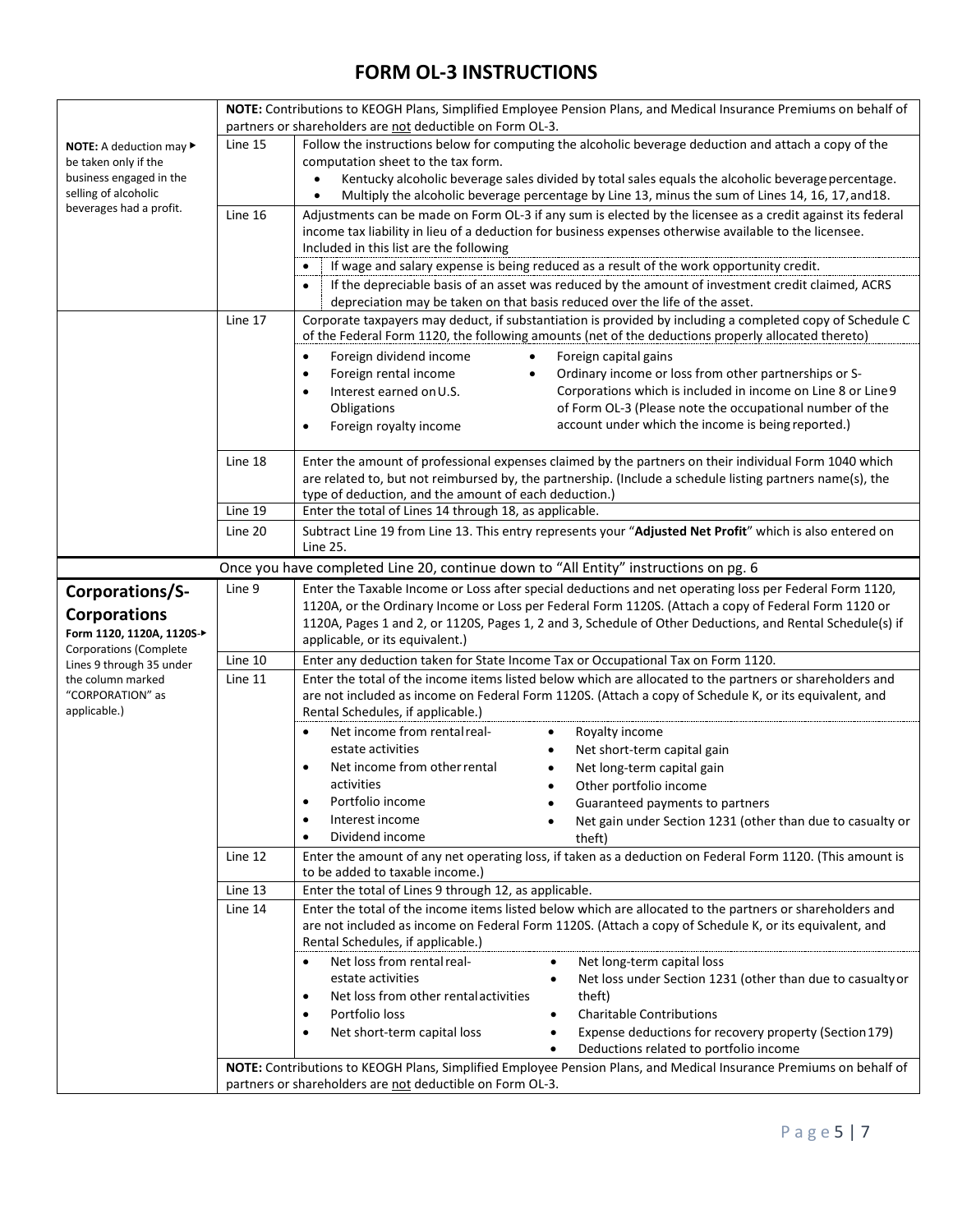| <b>NOTE:</b> A deduction may $\blacktriangleright$                                                                   | Line 15      | Follow the instructions below for computing the alcoholic beverage deduction and attach a copy of the                                                                                                                                                                                                                                                                                                                                                                                                               |  |  |  |  |
|----------------------------------------------------------------------------------------------------------------------|--------------|---------------------------------------------------------------------------------------------------------------------------------------------------------------------------------------------------------------------------------------------------------------------------------------------------------------------------------------------------------------------------------------------------------------------------------------------------------------------------------------------------------------------|--|--|--|--|
| be taken only if the<br>business engaged in the                                                                      |              | computation sheet to the tax form.                                                                                                                                                                                                                                                                                                                                                                                                                                                                                  |  |  |  |  |
| selling of alcoholic                                                                                                 |              | Kentucky alcoholic beverage sales divided by total sales equals the alcoholic beverage percentage.<br>$\bullet$                                                                                                                                                                                                                                                                                                                                                                                                     |  |  |  |  |
| beverages had a profit                                                                                               |              | Multiply the alcoholic beverage percentage by Line 13, minus the sum of Lines 14, 16, and 17.<br>$\bullet$                                                                                                                                                                                                                                                                                                                                                                                                          |  |  |  |  |
|                                                                                                                      | Line 16      | Adjustments can be made on Form OL-3 if any sum is elected by the licensee as a credit against its federal<br>income tax liability in lieu of a deduction for business expenses otherwise available to the licensee.<br>Included in this list are the following<br>If wage and salary expense is being reduced as a result of the work opportunity credit.<br>$\bullet$                                                                                                                                             |  |  |  |  |
|                                                                                                                      |              | If the depreciable basis of an asset was reduced by the amount of investment credit claimed, ACRS<br>$\bullet$                                                                                                                                                                                                                                                                                                                                                                                                      |  |  |  |  |
|                                                                                                                      |              | depreciation may be taken on that basis reduced over the life of the asset.                                                                                                                                                                                                                                                                                                                                                                                                                                         |  |  |  |  |
|                                                                                                                      | Line 17      | Corporate taxpayers may deduct, if substantiation is provided by including a completed copy of Schedule C<br>of the Federal Form 1120, the following amounts (net of the deductions properly allocated thereto)                                                                                                                                                                                                                                                                                                     |  |  |  |  |
|                                                                                                                      |              | Foreign capital gains<br>Foreign dividend income<br>$\bullet$<br>$\bullet$<br>Ordinary income or loss from other partnerships or S-<br>Foreign rental income<br>$\bullet$<br>$\bullet$<br>Corporations which is included in income on Line 8 or<br>Interest earned on U.S. Obligations<br>$\bullet$<br>Line 9 of Form OL-3 (Please note the occupational<br>Foreign royalty income<br>$\bullet$<br>number of the account under which the income isbeing<br>reported.)                                               |  |  |  |  |
|                                                                                                                      | Line 19      | Enter the total of Lines 14 through 17, as applicable.                                                                                                                                                                                                                                                                                                                                                                                                                                                              |  |  |  |  |
|                                                                                                                      | Line 20      | Subtract Lines 19 through 13. This entry represents your "Adjusted Net Profit" which is also entered on<br>Line 25.                                                                                                                                                                                                                                                                                                                                                                                                 |  |  |  |  |
| <b>All Entities</b>                                                                                                  | Line $21(a)$ | "Gross Receipts - Louisville Metro, KY" - Enter total gross receipts from sales made or services performed<br>in Louisville Metro, Kentucky.                                                                                                                                                                                                                                                                                                                                                                        |  |  |  |  |
| All licensees who conducted<br>a business activity in                                                                | Line $21(b)$ | "Gross Receipts - Total Operations Everywhere" - Enter total gross receipts (less returns and allowances)<br>from sales made or services performed everywhere for your total operation per the Federal return.                                                                                                                                                                                                                                                                                                      |  |  |  |  |
| Louisville Metro, Kentucky,<br>must complete Lines 21-24,<br>regardless of profit or loss,                           | Line $21(c)$ | "Louisville Metro Gross Receipts Percentage" - Divide the entry in Column A of Line 21, by the entry in<br>Column B of Line 21. Enter the resulting percentage on Line 21, Column C. The percentage should be<br>carried out five (5) decimal places.                                                                                                                                                                                                                                                               |  |  |  |  |
| if total gross receipts and<br>payroll were not confined<br>solely to Louisville Metro,<br>Kentucky. All percentages | Line $22(a)$ | "Gross Wages - Louisville Metro, KY" - Enter total gross wages paid to employees for work performed<br>within Louisville Metro, Kentucky. This does include compensation of officers, but not contract or sub-<br>contract labor.                                                                                                                                                                                                                                                                                   |  |  |  |  |
| should be carried out five<br>(5) decimal places.                                                                    | Line $22(b)$ | "Gross Wages - Total Operations Everywhere" - Enter total gross wages paid to employees everywhere<br>per the Federal return. This does include compensation of officers, but not contract or sub-contract labor.                                                                                                                                                                                                                                                                                                   |  |  |  |  |
| (EXAMPLE: "22.12345%")<br>Gross figures must be used                                                                 | Line $22(c)$ | "Louisville Metro Gross Wage Percentage" - Divide Line 22, Column A by Line 22, Column B and enter the<br>result. The percentage should be carried out five (5) decimal places.                                                                                                                                                                                                                                                                                                                                     |  |  |  |  |
| when completing Lines 21<br>and 22.                                                                                  | Line 23      | "Total Apportionment Percentage for Louisville Metro, Kentucky" - Add Line 21, Column C to Line 22,<br>Column C and enter the result. The percentage should be carried out five (5) decimal places.                                                                                                                                                                                                                                                                                                                 |  |  |  |  |
|                                                                                                                      | Line 24      | "Apportionment Percentage" - If both Lines 21(b) and 22(b) are greater than zero, divide the entry on Line<br>23(c) by 2, and enter the result on Line 24(c), and Line 26, Column A of the front page. If the business had<br>either receipts greater than zero [Line 21(b)], or wages greater than zero, [Line 22(b)], but not both, then<br>the entry in Line 23(c) should be transferred to Line 24(c) and Line 26, Column A of the front page. The<br>percentage should be carried out five (5) decimal places. |  |  |  |  |
|                                                                                                                      | Line 25      | Enter the Adjusted Net Profit figure from Line 20 on page 2 of form.                                                                                                                                                                                                                                                                                                                                                                                                                                                |  |  |  |  |
|                                                                                                                      | Line 26      | Insert the percentage from Line 24. Enter 1.00000 in Column A if taxpayer's total business operations are<br>in Louisville Metro, Kentucky. The percentage should be carried out five (5) decimal places.                                                                                                                                                                                                                                                                                                           |  |  |  |  |
|                                                                                                                      | Line 27      | Multiply the entry on Line 25 by the percentage on Line 26, Column A. Enter the result in Columns A and B.                                                                                                                                                                                                                                                                                                                                                                                                          |  |  |  |  |
|                                                                                                                      | Line 28      | Enter the amount of wages from Line 1(e) earned while working in Louisville Metro, Kentucky, in Columns<br>A and B. Louisville Metro includes the area within the boundaries of Jefferson County, Kentucky. If you had<br>other sources of income from which occupational taxes were not withheld, you are required to complete<br>Lines 2 through 20. NOTE: Non-residents of Louisville Metro, KY, should not complete Line 28, Column B.)                                                                         |  |  |  |  |
|                                                                                                                      | Line 29      | Add the entries on Lines 27 and 28, and enter the greater of the total of Line 27 plus Line 28, or Line 28.<br>NOTE: Line 29 cannot be less than Line 28. If you had a loss from a business operation, you may not offset<br>your loss against wages reported on Line 1(e).                                                                                                                                                                                                                                         |  |  |  |  |
|                                                                                                                      | Line 30      | Tax Calculations: Multiply Line 29, Column A, by the Louisville Metro and Mass Transit tax rate of .0145<br>and Line 29, Column B, by the School Boards tax rate of .0075 and enter the results in the appropriate                                                                                                                                                                                                                                                                                                  |  |  |  |  |